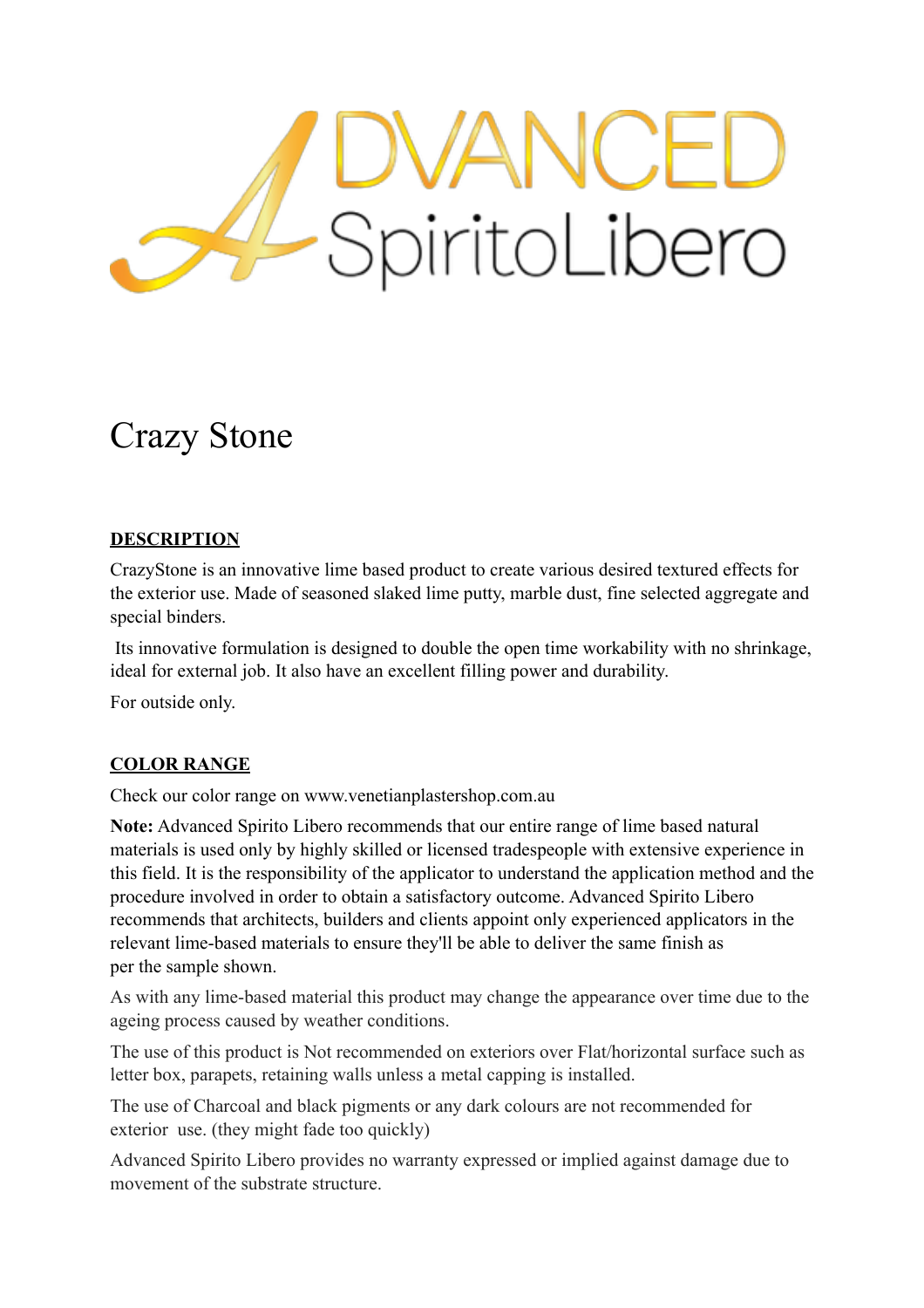# **APPLICATION CYCLE**

Apply one coat of consolidating fixative over render to equal the absorbancy and assisting the open time workability.

After 6 hours, apply one coat of "Primus Naturale Primer" by roller and wait 6 hours .

Prepare the Crazy stone by adding 35% of water ( 5.8 litres) into the bucket, add the desired colour and mix, then stir very well with a mixing paddle for 5 minutes.

Apply one coat of Crazy stone with the specific "notched trowel" and immediately after draw the effect with the appropriate tools accordingly to the desired effect ( split stone, Travertine, Lime stone, Bamboo, Marmorino, Polished stone etc...). Once the product is all matt, gently spray a bit of water with a fine mist sprayer and smooth the surface as desired with a trowel. Then once it is all matt burnish it with a "polishing trowel"

For flat finish apply a second coat 12 hours after.

Seal it after 24h with "Marmorino shield" by sponge until saturation.

Protect treated surfaces from rain during application and for the time required to allow the product to fully harden (72 hours). Fail to do so, traces of efflorescences may appear and no warranty would be applied.

Ensure that a sufficient quantity of the same batch is available to completethe entire job or at least to complete a whole section that will not reveal differences in shade.

# **ENVIRONMENTAL CONDITIONS OF APPLICATION**

The environmental temperature must be included between  $+10^{\circ}$ C and  $+30^{\circ}$ C with relative humidity lower than 85%, also in the 24 hours following the application.

# **STORAGE**

The product maintains its properties for a period of 24 months if protected from excessive heat and cold.

Storage temperature must be included between +5°C and +30°C. Protect from frost.

# **SAFETY GUIDELINES**

Avoid contact with skin and eyes. If contact occurs, rinse thoroughly with water. For more information consult the safety sheet.

# **DISPOSAL**

The product must be disposed in agreement with current regulations.

Empty containers to be sent to recycling plants.

# **TECHNICAL SPECIFICATIONS**

# **Appearance**

Satin marble look

**Packaging** 

16Kg net white powder

# **Applications tools**

Notched trowel